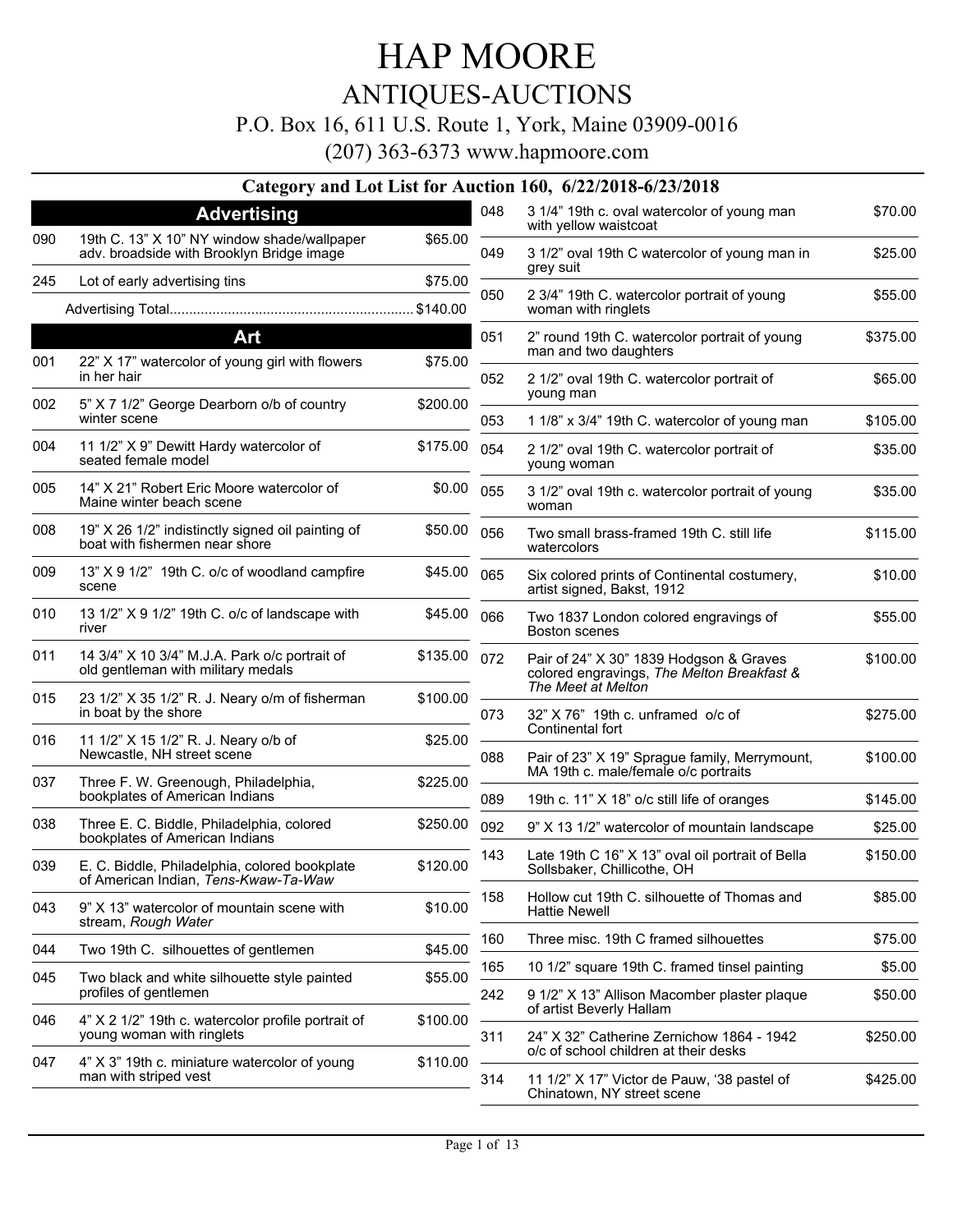### ANTIQUES-AUCTIONS

#### P.O. Box 16, 611 U.S. Route 1, York, Maine 03909-0016

|     |                                                                             |              |            | Category and Lot List for Auction 160, 6/22/2018-6/23/2018 |
|-----|-----------------------------------------------------------------------------|--------------|------------|------------------------------------------------------------|
| 357 | 28X40" Elyot Henderson, 39 o/c of farmhouse<br>by a country road            | \$100.00 428 |            | Book: Eliot Porter"s American L                            |
| 360 | 14 1/2X 21 1/2" Panos Ghikas abstract<br>watercolor Corn Stalks, 1946       | \$150.00     | 441<br>442 | Book Lot<br>Book Lot                                       |
| 361 | 28X40" Panos Ghikas abstract o/c Red,<br>Yellow Energies on a Romantic Land | \$400.00 443 |            | Remaining books                                            |
| 366 | 20X22" Genarro Prozzo, 1967 colored artist's                                | \$150.00     | 701        | Book Lot                                                   |
|     | proof of Fulton Fish Market, New York City                                  |              |            |                                                            |
| 402 | 9 1/2X13" w/c of two fishermen in boat with<br>their catch                  | \$35.00      | 263        | <b>Button</b><br>Framed and loose small collect            |
| 410 | 24X18" reverse painting of Abraham Lincoln                                  | \$200.00     |            | old buttons                                                |
| 411 | 10 1/2X8 1/2" o/b portrait of young girl                                    | \$25.00      |            |                                                            |
| 414 | Lot of 4 miniature portraits                                                | \$200.00     |            | China                                                      |
| 418 | Federal mirror with little girl tablet                                      | \$55.00      | 140        | Conical 8" floral china Asian ew                           |
| 425 | 4X6" watercolor of coastal hut by a rocky<br>ledge                          | \$35.00      | 182        | Lot of misc. Staffordshire blue<br>ceramics                |
| 426 | 7 1/2X8 1/2" watercolor of fox approaching<br>bird in trap                  | \$65.00      | 227        | 9 1/2" diameter Asian blue and<br>bowl                     |
|     |                                                                             |              | 266        | Lot of misc. china and glass                               |
|     | <b>Books</b>                                                                |              | 268        | 8 1/2" tall bulbous Asian motif b                          |
| 069 | Lot of 13 French and other 19th C.<br>leather-bound books                   | \$25.00      | 300        | vase<br>Pair of patriotic eagle motif occ                  |
| 346 | May Sarton books, some signed                                               | \$10.00      | 364        | 12" Imari charger                                          |
| 347 | 2 Vol. set: Brewster's Rambles About<br>Portsmouth                          | \$25.00      | 422        | Set of 6 oyster plates                                     |
| 348 | 350 Years As York, edited by Virginia Spiller                               | \$45.00      |            |                                                            |
| 349 | Kinetic Sculpture by George Rickey                                          | \$0.00       |            | <b>Clocks</b>                                              |
| 350 | Les Fleurs Du Mal by Raudelaire                                             | \$10.00      | 128        | Geroge Marsh & Co. split colur<br>with carved detail       |
| 351 | Fransie Killars, textile artist                                             | \$0.00       | 370        | J. Bell early tall case clock                              |
| 352 | The Columbia Encyclopedia in excellent<br>condition                         | \$0.00       | 416        | Early mahogany tall case clock<br>phase dial               |
| 353 | Two early yearbooks on Lassell College, The<br>Lamp                         | \$0.00       | 424        | 36" Seth Thomas railroad wall                              |
| 354 | John Laurent, Maine Painter                                                 | \$0.00       |            | Clocks Total                                               |
| 355 | Maritime books and ephemera                                                 | \$45.00      |            | Coins & Cu                                                 |
|     | Set of leatherbound miniature books of                                      |              | 500        | coins and currency lot                                     |
| 356 | Shakespeare                                                                 | \$25.00      | 501        | coins and currency lot                                     |
| 427 | Hand-written 1898 family book, Under Cliff                                  | \$10.00      | 502        | coins and currency lot                                     |
|     | <b>Utterances</b>                                                           |              | 503        | coins and currency lot                                     |

|     | tion 160, 6/22/2018-6/23/2018:                                    |             |
|-----|-------------------------------------------------------------------|-------------|
| 428 | Book: Eliot Porter"s American Birds, 1953                         | \$20.00     |
| 441 | <b>Book Lot</b>                                                   | \$100.00    |
| 442 | <b>Book Lot</b>                                                   | \$150.00    |
| 443 | Remaining books                                                   | \$150.00    |
| 701 | Book Lot                                                          | \$100.00    |
|     |                                                                   |             |
|     | <b>Buttons</b>                                                    |             |
| 263 | Framed and loose small collection of better<br>old buttons        | \$85.00     |
|     | Buttons Total                                                     |             |
|     | <b>China</b>                                                      |             |
| 140 | Conical 8" floral china Asian ewer                                | \$10.00     |
| 182 | Lot of misc. Staffordshire blue china and other<br>ceramics       | \$55.00     |
| 227 | 9 1/2" diameter Asian blue and white 19th C.<br>bowl              | \$55.00     |
| 266 | Lot of misc. china and glass                                      | \$25.00     |
| 268 | 8 1/2" tall bulbous Asian motif blue and white<br>vase            | \$25.00     |
| 300 | Pair of patriotic eagle motif occasional dishes                   | \$55.00     |
| 364 | 12" Imari charger                                                 | \$35.00     |
| 422 | Set of 6 oyster plates                                            | \$400.00    |
|     |                                                                   |             |
|     | <b>Clocks</b>                                                     |             |
| 128 | Geroge Marsh & Co. split column shelf clock<br>with carved detail | \$100.00    |
| 370 | J. Bell early tall case clock                                     | \$300.00    |
| 416 | Early mahogany tall case clock with moon<br>phase dial            | \$200.00    |
| 424 | 36" Seth Thomas railroad wall clock                               | \$375.00    |
|     | Clocks Total                                                      | …… \$975.00 |
|     | <b>Coins &amp; Currency</b>                                       |             |
| 500 | coins and currency lot                                            | \$300.00    |
| 501 | coins and currency lot                                            | \$10.00     |
| 502 | coins and currency lot                                            | \$10.00     |
| 503 | coins and currency lot                                            | \$245.00    |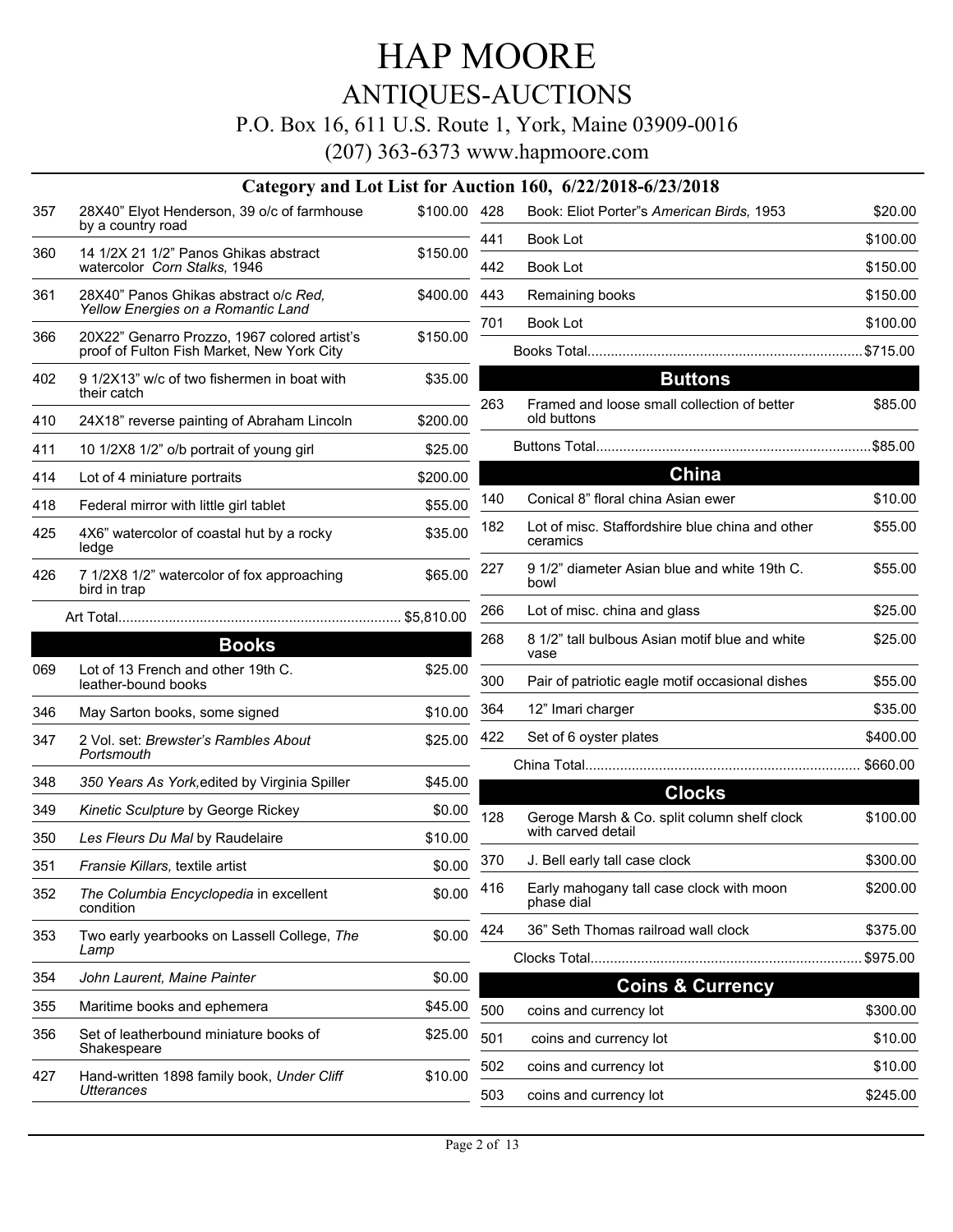# HAP MOORE ANTIQUES-AUCTIONS

#### P.O. Box 16, 611 U.S. Route 1, York, Maine 03909-0016

|     |                        | Category and Lot List for Auction 160, 6/22/2018-6/23/2018 |      |                        |            |
|-----|------------------------|------------------------------------------------------------|------|------------------------|------------|
| 504 | coins and currency lot | \$325.00 537                                               |      | coins and currency lot | \$510.00   |
| 505 | coins and currency lot | \$150.00 538                                               |      | coins and currency lot | \$95.00    |
| 506 | coins and currency lot | \$120.00 539                                               |      | coins and currency lot | \$190.00   |
| 507 | coins and currency lot | \$90.00                                                    | 540  | coins and currency lot | \$400.00   |
| 508 | coins and currency lot | \$650.00 541                                               |      | coins and currency lot | \$725.00   |
| 509 | coins and currency lot | \$0.00                                                     | 542  | coins and currency lot | \$575.00   |
| 510 | coins and currency lot | \$75.00 543                                                |      | coins and currency lot | \$2,200.00 |
| 511 | coins and currency lot | \$25.00                                                    | 544  | coins and currency lot | \$400.00   |
| 512 | coins and currency lot | \$165.00 545                                               |      | coins and currency lot | \$275.00   |
| 513 | coins and currency lot | \$215.00                                                   | 546  | coins and currency lot | \$300.00   |
| 514 | coins and currency lot | \$170.00 547                                               |      | coins and currency lot | \$925.00   |
| 515 | coins and currency lot | \$100.00                                                   | 548  | coins and currency lot | \$825.00   |
| 516 | coins and currency lot | \$50.00 549                                                |      | coins and currency lot | \$220.00   |
| 517 | coins and currency lot | \$20.00                                                    | 550  | coins and currency lot | \$350.00   |
| 518 | coins and currency lot | \$320.00                                                   | -551 | coins and currency lot | \$375.00   |
| 519 | coins and currency lot | \$165.00                                                   | 552  | coins and currency lot | \$400.00   |
| 520 | coins and currency lot | \$35.00 553                                                |      | coins and currency lot | \$1,800.00 |
| 521 | coins and currency lot | \$150.00                                                   | 554  | coins and currency lot | \$325.00   |
| 522 | coins and currency lot | \$35.00                                                    | 555  | coins and currency lot | \$75.00    |
| 523 | coins and currency lot | \$130.00                                                   | 556  | coins and currency lot | \$170.00   |
| 524 | coins and currency lot | \$95.00                                                    | 557  | coins and currency lot | \$50.00    |
| 525 | coins and currency lot | \$110.00                                                   | 558  | coins and currency lot | \$140.00   |
| 526 | coins and currency lot | \$200.00                                                   | 559  | coins and currency lot | \$65.00    |
| 527 | coins and currency lot | \$160.00                                                   | 560  | coins and currency lot | \$55.00    |
| 528 | coins and currency lot | \$215.00 561                                               |      | coins and currency lot | \$60.00    |
| 529 | coins and currency lot | \$65.00                                                    | 562  | coins and currency lot | \$175.00   |
| 530 | coins and currency lot | \$265.00                                                   | 563  | coins and currency lot | \$30.00    |
| 531 | coins and currency lot | \$25.00                                                    | 564  | coins and currency lot | \$100.00   |
| 532 | coins and currency lot | \$165.00                                                   | 565  | coins and currency lot | \$205.00   |
| 533 | coins and currency lot | \$140.00                                                   | 566  | coins and currency lot | \$160.00   |
| 534 | coins and currency lot | \$125.00                                                   | 567  | coins and currency lot | \$20.00    |
| 535 | coins and currency lot | \$85.00                                                    | 568  | coins and currency lot | \$1,050.00 |
| 536 | coins and currency lot | \$25.00                                                    | 569  | coins and currency lot | \$70.00    |
|     |                        |                                                            |      |                        |            |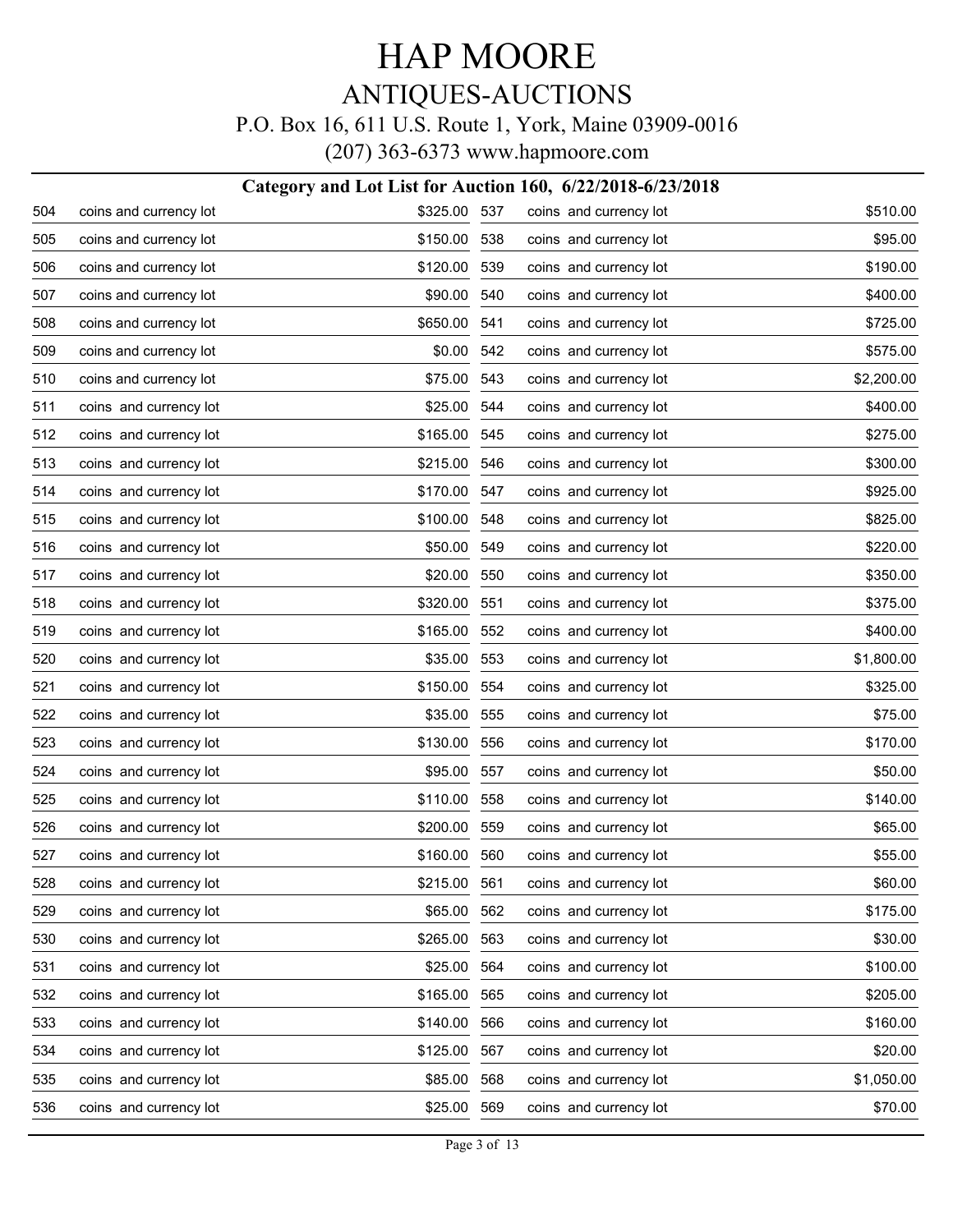### HAP MOORE ANTIQUES-AUCTIONS P.O. Box 16, 611 U.S. Route 1, York, Maine 03909-0016

(207) 363-6373 www.hapmoore.com

#### **Category and Lot List for Auction 160, 6/22/2018-6/23/2018** 570 coins and currency lot \$3,600.00 571 coins and currency lot \$3,000.00 572 coins and currency lot \$4,900.00 573 coins and currency lot 573 5110.00 574 coins and currency lot \$145.00 575 coins and currency lot \$400.00 576 coins and currency lot **\$135.00** 577 coins and currency lot \$35.00 578 coins and currency lot **\$265.00** 579 coins and currency lot \$55.00 580 coins and currency lot \$50.00 581 coins and currency lot 581 coins 3150.00 582 coins and currency lot \$55.00 583 coins and currency lot 583 coins and currency lot 584 coins and currency lot \$115.00 585 coins and currency lot **\$20.00** 586 coins and currency lot \$35.00 587 coins and currency lot 567 coins and currency lot 588 coins and currency lot 588 5200.00 589 coins and currency lot **\$550.00** 590 coins and currency lot \$10.00 591 coins and currency lot 591 coins and currency lot 592 coins and currency lot **\$35.00** 593 coins and currency lot **\$65.00** 594 coins and currency lot **\$115.00** 595 coins and currency lot 595 coins and currency lot 596 coins and currency lot \$25.00 597 coins and currency lot \$25.00 598 coins and currency lot **\$240.00** 599 coins and currency lot \$1,400.00 600 coins and currency lot \$120.00 601 coins and currency lot \$200.00 602 coins and currency lot \$215.00 603 coins and currency lot \$125.00 604 coins and currency lot \$165.00 605 coins and currency lot 605 coins 395.00 606 coins and currency lot 606 s55.00 607 coins and currency lot \$450.00 608 coins and currency lot \$75.00 609 coins and currency lot 609 coins 3475.00 610 coins and currency lot 610 coins 3625.00 611 coins and currency lot 611 6110.00 612 coins and currency lot \$115.00 613 coins and currency lot 613 6275.00 614 coins and currency lot 614 S270.00 615 coins and currency lot \$275.00 616 coins and currency lot 616 coins 3140.00 617 coins and currency lot 617 \$160.00 618 coins and currency lot 618 metal \$110.00 619 coins and currency lot \$20.00 620 coins and currency lot \$1,600.00 621 coins and currency lot \$1,000.00 622 coins and currency lot \$1,000.00 623 coins and currency lot \$1,100.00 624 coins and currency lot \$260.00 625 coins and currency lot **\$525.00** 626 coins and currency lot \$85.00 627 coins and currency lot 627 540.00 628 coins and currency lot \$70.00 629 coins and currency lot \$110.00 630 coins and currency lot \$80.00 631 coins and currency lot 631 545.00 632 coins and currency lot \$15.00 633 coins and currency lot 633 6115.00 634 coins and currency lot \$195.00 635 coins and currency lot \$105.00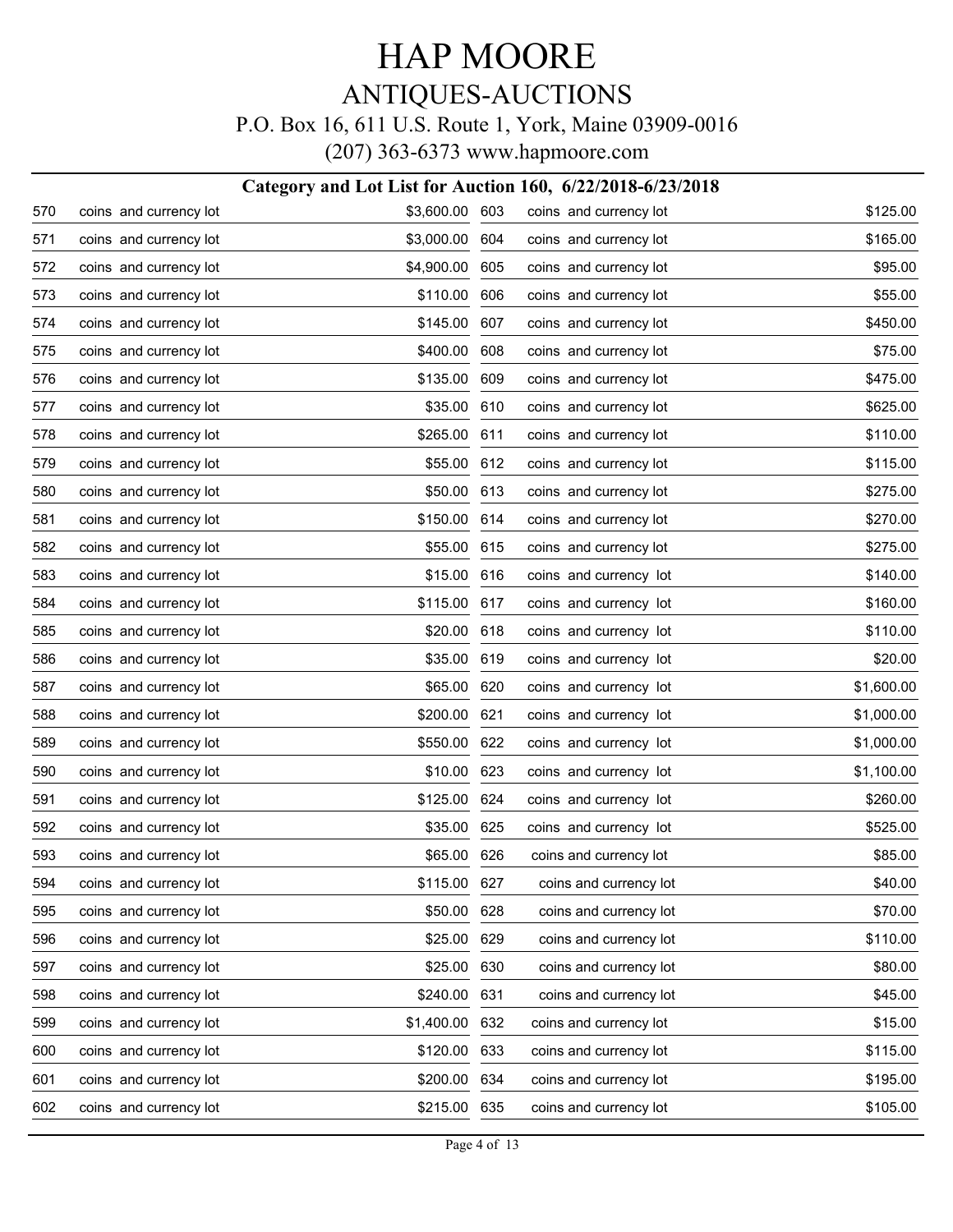# HAP MOORE ANTIQUES-AUCTIONS

### P.O. Box 16, 611 U.S. Route 1, York, Maine 03909-0016

(207) 363-6373 www.hapmoore.com

#### **Category and Lot List for Auction 160, 6/22/2018-6/23/2018**

| 636 | coins and currency lot | \$60.00  | 689 | coins and currency lot                                                                   | \$285.00 |
|-----|------------------------|----------|-----|------------------------------------------------------------------------------------------|----------|
| 637 | coins and currency lot | \$5.00   | 690 | coins and currency lot                                                                   | \$140.00 |
| 638 | coins and currency lot | \$210.00 | 691 | coins and currency lot                                                                   | \$135.00 |
| 639 | coins and currency lot | \$160.00 | 692 | coins and currency lot                                                                   | \$225.00 |
| 640 | coins and currency lot | \$210.00 | 693 | coins and currency lot                                                                   | \$115.00 |
| 641 | coins and currency lot | \$725.00 | 694 | coins and currency lot                                                                   | \$70.00  |
| 642 | coins and currency lot | \$10.00  | 695 | coins and currency lot                                                                   | \$160.00 |
| 643 | coins and currency lot | \$750.00 | 696 | coins and currency lot                                                                   | \$50.00  |
| 644 | coins and currency lot | \$20.00  | 697 | coins and currency lot                                                                   | \$15.00  |
| 645 | coins and currency lot | \$300.00 | 698 | coins and currency lot                                                                   | \$75.00  |
| 646 | coins and currency lot | \$175.00 | 699 | coins and currency lot                                                                   | \$225.00 |
| 647 | coins and currency lot | \$165.00 | 700 | coins and currency lot                                                                   | \$20.00  |
| 648 | coins and currency lot | \$165.00 |     |                                                                                          |          |
| 649 | coins and currency lot | \$215.00 |     | <b>Dolls</b>                                                                             |          |
| 650 | coins and currency lot | \$275.00 | 194 | Three early black cloth dolls                                                            | \$25.00  |
| 651 | coins and currency lot | \$255.00 | 195 | Two painted face and another cloth doll                                                  | \$10.00  |
| 652 | coins and currency lot | \$74.00  | 196 | Two painted face dolls, one white face, one<br>black face                                | \$35.00  |
| 653 | coins and currency lot | \$85.00  | 197 | 18 1/2" early painted face leather doll with                                             | \$35.00  |
| 654 | coins and currency lot | \$290.00 |     | leather legs                                                                             |          |
| 655 | coins and currency lot | \$55.00  | 198 | Lot of misc. doll related items                                                          | \$20.00  |
| 656 | coins and currency lot | \$110.00 | 204 | Lot of misc. holiday related and other dolls                                             | \$10.00  |
| 657 | coins and currency lot | \$10.00  | 405 | 19th C. cloth head female doll                                                           | \$25.00  |
| 658 | coins and currency lot | \$75.00  | 415 | 11 1/2" standing Chinese houseman doll<br>figure                                         | \$140.00 |
| 659 | coins and currency lot | \$90.00  | 431 | Large lot of doll clothing and a few                                                     | \$20.00  |
| 660 | coins and currency lot | \$135.00 |     | contemporary dolls                                                                       |          |
| 661 | coins and currency lot | \$130.00 |     |                                                                                          | \$320.00 |
| 662 | coins and currency lot | \$50.00  |     | <b>Ephemera</b>                                                                          |          |
| 663 | coins and currency lot | \$5.00   | 003 | 1827 Dover, NH criminal reward notice                                                    | \$200.00 |
| 664 | coins and currency lot | \$130.00 | 024 | Lot of seventy 1920's to 1950's artistically<br>painted NY family mailing envelopes with | \$50.00  |
| 665 | coins and currency lot | \$275.00 |     | letters                                                                                  |          |
| 666 | coins and currency lot | \$300.00 | 161 | 1893 Maine autograph book and beaded note<br>case                                        | \$25.00  |
| 667 | coins and currency lot | \$675.00 | 271 | 1839 - 1840 North Hero, VT day book                                                      | \$65.00  |
| 688 | coins and currency lot | \$20.00  | 345 | Travel ephemera lot                                                                      | \$45.00  |
|     |                        |          |     |                                                                                          |          |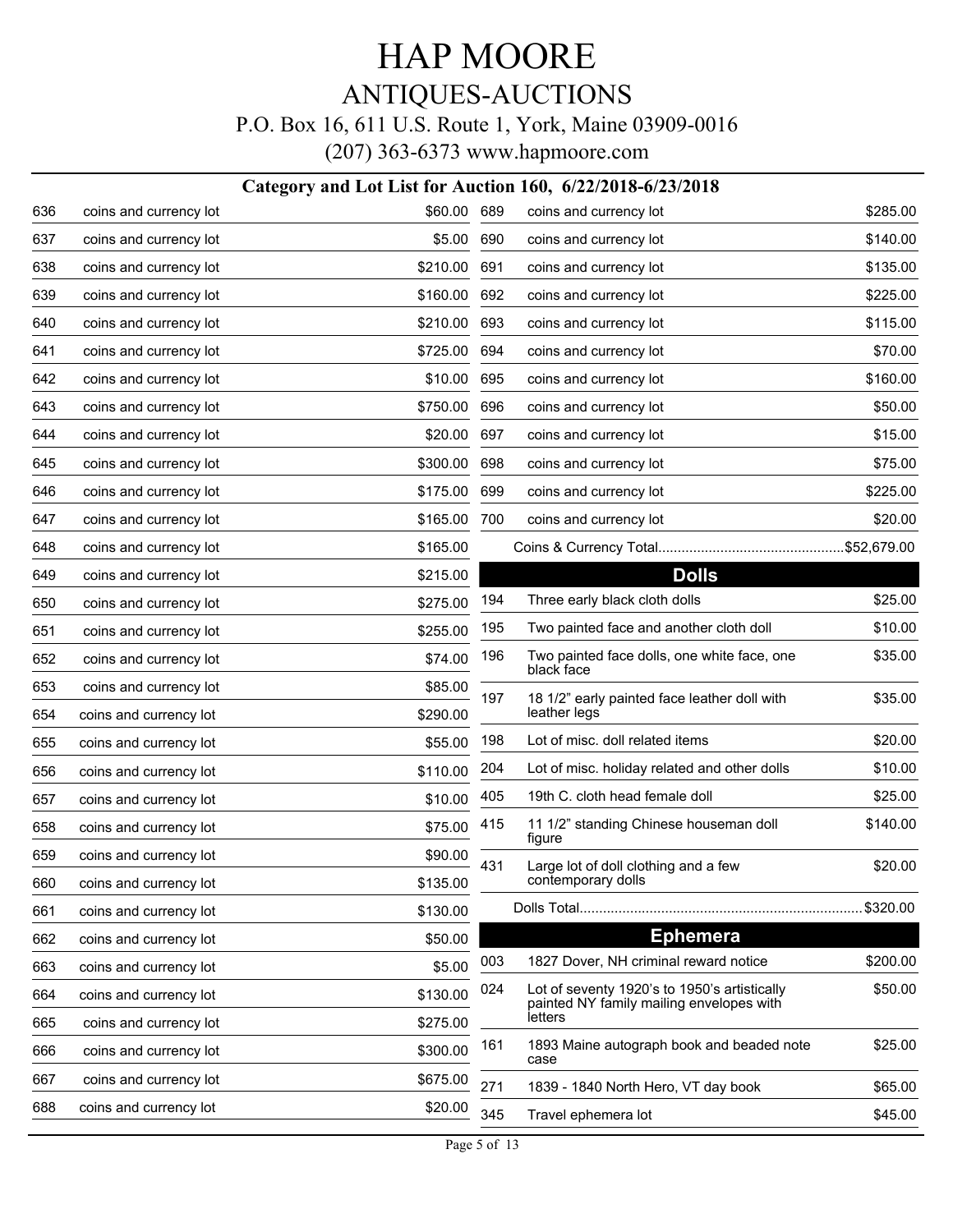### ANTIQUES-AUCTIONS

#### P.O. Box 16, 611 U.S. Route 1, York, Maine 03909-0016

|     |                                                                                      |              |     | Category and Lot List for Auction 160, 6/22/2018-6/23/2018                            |          |
|-----|--------------------------------------------------------------------------------------|--------------|-----|---------------------------------------------------------------------------------------|----------|
| 362 | Abraham Lincoln 1865 Stevengraph mourning<br>ribbon                                  | \$575.00 099 |     | 37" grain-painted 19th C. blanket box on<br>bracket base                              | \$150.00 |
| 382 | 12 albums of vintage Realities magazines                                             | \$25.00      | 148 | Set of six Victorian mahogany dining chairs                                           | \$200.00 |
| 383 | Lot of marbelized, batik and other vintage                                           | \$70.00      | 149 | 44" X 20" 19th c. dough box on turned legs                                            | \$175.00 |
|     | decorative papers                                                                    |              | 153 | 28" X 16" Chippendale mahogany mirror                                                 | \$85.00  |
| 433 | Jacob and Esther Hockman's 1859<br>hand-drawn and decorated marriage<br>announcement | \$400.00     | 154 | 20" X 12" Chippendale mahogany mirror                                                 | \$105.00 |
|     |                                                                                      |              | 205 | 47" tall gilded Federal mirror with scenic tablet                                     | \$0.00   |
|     |                                                                                      |              | 206 | Four splay leg stools                                                                 | \$95.00  |
|     | <b>Folk Art</b>                                                                      |              | 207 | Splayed turned leg stool and old black stool                                          | \$35.00  |
| 369 | 6 3/4" round J. Burr natural color pantry box                                        | \$45.00      | 208 | 24" splay leg bench seat                                                              | \$45.00  |
| 429 | 9 1/2" Little Red Riding Hood doorstop                                               | \$150.00     | 212 | 20th c. Sheraton style cookie-cornered,                                               | \$150.00 |
|     |                                                                                      | \$195.00     |     | turned leg stand with curly maple drawers                                             |          |
|     | <b>Furniture</b>                                                                     |              | 213 | 31" old yellow dressing table                                                         | \$85.00  |
| 007 | 19th C. red two drawer blanket chest                                                 | \$300.00     | 214 | 77" medallion back Victorian sofa with carved                                         | \$50.00  |
| 019 | 19th C. 31" three tier wall shelf                                                    | \$50.00      |     | crest                                                                                 |          |
| 027 | Cruise ship deck chair                                                               | \$100.00     | 270 | 31" X 13" old yellow arched leg blanket box                                           | \$85.00  |
| 074 | Set of four old green country side chairs                                            | \$200.00     | 302 | 40" X 19" Sheraton four drawer chest with<br>birdseye maple inlay, reeded columns and | \$650.00 |
| 075 | 19th C. old yellow shoe foot drying rack                                             | \$65.00      |     | center drop panel                                                                     |          |
| 076 | Pair of Shaker ladder back side chairs                                               | \$90.00      | 303 | Two Queen Anne lyre back side chairs with<br>needlepoint seats                        | \$65.00  |
| 077 | Mid 19th C. paint-decorated deck top dressing<br>table                               | \$125.00     | 304 | Pair of early 20th C. French-style upholstered<br>armchairs                           | \$160.00 |
| 079 | Two 19th C. footstools                                                               | \$35.00      | 305 | Needlepoint upholstered French style                                                  | \$50.00  |
| 080 | 18th C. flax wheel                                                                   | \$65.00      |     | armchair                                                                              |          |
| 084 | Mid-19th C. mahogany armchair with lion's<br>head arms                               | \$140.00     | 306 | 45" diameter figured hardwood 19th C. card<br>table                                   | \$200.00 |
| 085 | Mid-19th C. mahogany armchair with deep                                              | \$150.00     | 307 | Set of three mahogany nesting tables                                                  | \$100.00 |
|     | carved crest                                                                         |              | 308 | Small stretcher-based display stand with<br>glass case top                            | \$425.00 |
| 086 | 34" gilded split column 19th C. gilded mirroe                                        | \$25.00      |     |                                                                                       |          |
| 093 | Pair of one drawer pine stands                                                       | \$175.00     | 309 | 58" X 29" early 19th C. giltwood mirror with<br>fancy crest and figural plaque        | \$300.00 |
| 094 | 51" 18th C. three drawer and three false<br>drawer pine blanket chest                | \$100.00     | 310 | 81" X 22" three section folding screen with<br>etched mirrored glass                  | \$100.00 |
| 095 | 47 1/2" 19th C. tapered leg mahogany<br>drop-leaf table                              | \$0.00       | 332 | 26X37" adjustable table on sculpted iron<br>tripod base                               | \$125.00 |
| 096 | 30" X 24" checkerboard top 19th C. gaming<br>table                                   | \$250.00     | 342 | 22X13" 19th C. gilded Italian mirror and pair<br>of brackets                          | \$300.00 |
| 097 | 46" old green 19th C. blanket box                                                    | \$175.00     | 358 | 19th C. old brown child's high chair                                                  | \$95.00  |
| 098 | 43" sponge-grained 19th C. blanket box                                               | \$100.00     | 359 | Victorian iron floor lamp                                                             | \$20.00  |
|     |                                                                                      |              |     |                                                                                       |          |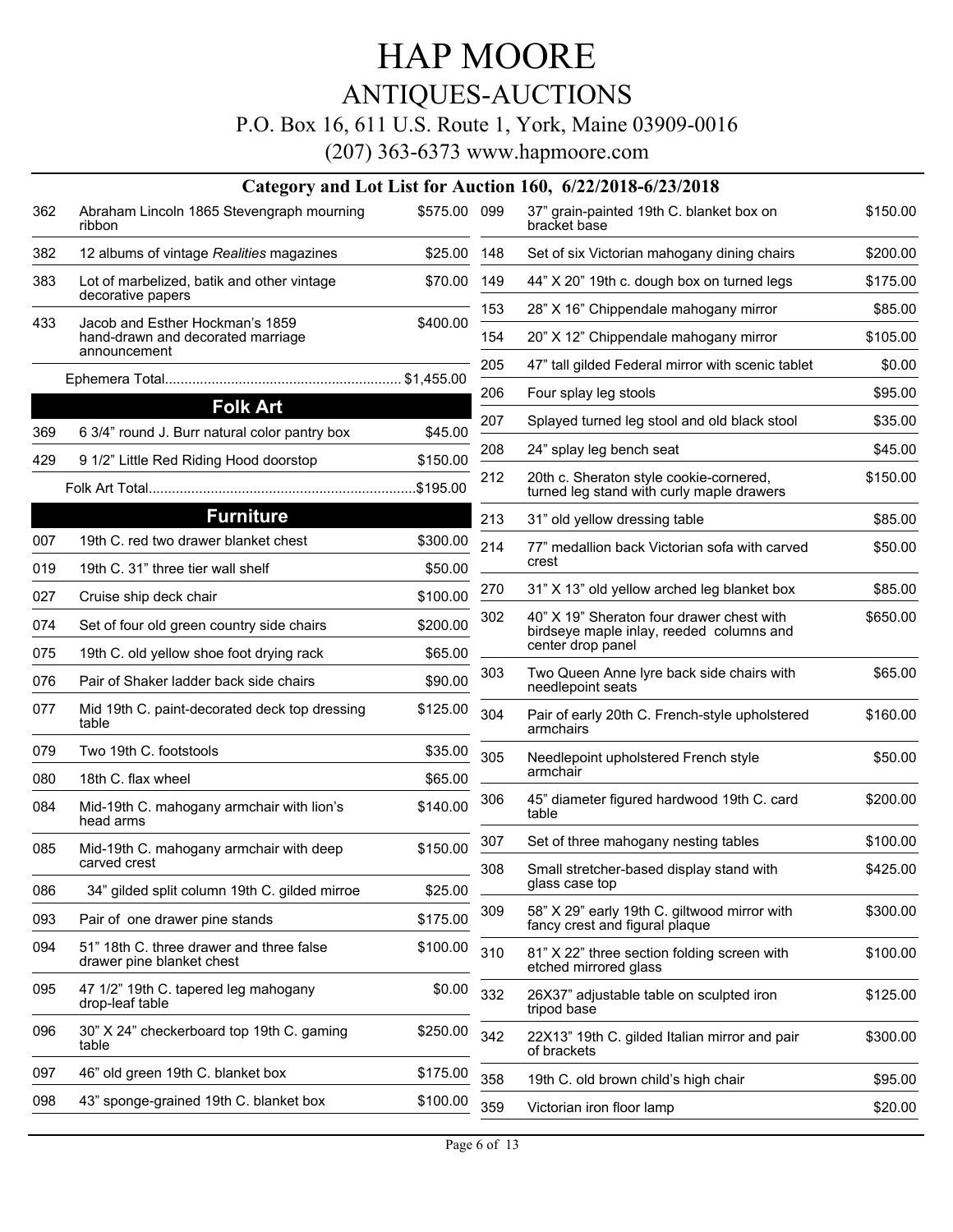### ANTIQUES-AUCTIONS

#### P.O. Box 16, 611 U.S. Route 1, York, Maine 03909-0016

|     | Category and Lot List for Auction 160, 6/22/2018-6/23/2018                         |          |     |                                                                       |          |  |  |  |
|-----|------------------------------------------------------------------------------------|----------|-----|-----------------------------------------------------------------------|----------|--|--|--|
| 363 | 19th C. mahogany traveling medicine chest                                          | \$325.00 | 156 | Early knife sharpening board with lower box                           | \$175.00 |  |  |  |
| 367 | 39" Morse family, Danvers, Mass,<br>paint-decorated blanket box                    | \$200.00 | 157 | 18th C. wrought iron twirling toaster                                 | \$100.00 |  |  |  |
| 368 | 19th C. child's ladder back arm chair                                              | \$45.00  | 162 | 15" X 20" genre and scenic painted 19th C. tin<br>tray                | \$5.00   |  |  |  |
| 396 | Flat top Queen Anne maple highboy                                                  | \$500.00 | 163 | 20" hanging two tier splint basket                                    | \$200.00 |  |  |  |
| 398 | Old yellow grain-painted stepback cupboard                                         | \$425.00 | 172 | Lot of tin animal cookie cutters                                      | \$10.00  |  |  |  |
| 399 | 19th C. old red blanket box                                                        | \$125.00 | 173 | Lot of holiday tin cookie cutters                                     | \$25.00  |  |  |  |
| 400 | 19th C. old blue blanket box                                                       | \$125.00 | 174 | Lot of people tin cookie cutters                                      | \$15.00  |  |  |  |
| 417 | Federal split column mirror                                                        | \$50.00  | 175 | Lot of tin hearts and shapes cookie cutters                           | \$25.00  |  |  |  |
|     |                                                                                    |          | 176 | Lot of tin Nativity form cookie cutters                               | \$20.00  |  |  |  |
|     | garden and architectural General                                                   |          | 177 | Set of tin cookie cutters and two sets of jelly<br>cutters            | \$10.00  |  |  |  |
| 294 | Three piece cast iron garden set                                                   | \$50.00  | 178 | Lot of small tin food molds                                           | \$145.00 |  |  |  |
| 295 | 9" tall cast iron garden urn                                                       | \$25.00  | 184 | T. Vichers early pewter teapot                                        | \$10.00  |  |  |  |
|     | garden and architectural General Total                                             | \$75.00  | 185 | Early hanging balance scale with two trays                            | \$10.00  |  |  |  |
|     | <b>General</b>                                                                     |          | 186 |                                                                       |          |  |  |  |
| 006 | 19th C. bank building still bank                                                   | \$75.00  |     | Lot of misc. 19th C. tin dippers, coffee pots,<br>and misc. metalware | \$65.00  |  |  |  |
| 012 | Cir 1900 cast iron duck doorstop                                                   | \$85.00  | 187 | Lot of misc. early wrought iron fireplace and                         | \$25.00  |  |  |  |
| 023 | Isaac Libbey, Rochester, NH deed box                                               | \$375.00 |     | other items                                                           |          |  |  |  |
| 036 | Abram W. Knight's inscribed and<br>paint-decorated sundries box                    | \$70.00  | 199 | 19th C cast iron boy and girl cat doorstop                            | \$125.00 |  |  |  |
| 057 | 13 1/2" 19th C. floral and vine decorated                                          | \$80.00  | 209 | Old blue butter churn                                                 | \$95.00  |  |  |  |
|     | lady's sundries box                                                                |          | 210 | C. Wilder & Son, South Hingham, MA center<br>handle firkin            | \$75.00  |  |  |  |
| 060 | Two 19th C. slide lid heart decorated boxes                                        | \$150.00 | 211 | 25" standing old blue butter churn                                    | \$250.00 |  |  |  |
| 061 | Seven carved Continental painted and<br>costumed wooden human figures signed F. B. | \$95.00  | 248 | Large lot of baskets                                                  | \$150.00 |  |  |  |
| 070 | 10 1/2" oval 19th C. mirror in fancy gilded                                        | \$25.00  | 249 | Lot of sleigh bells and early cow bell                                | \$135.00 |  |  |  |
|     | gesso frame                                                                        |          | 250 | Lot of misc. 19th C. wooden ware                                      | \$230.00 |  |  |  |
| 078 | Child's 19th C. Express Wagon                                                      | \$190.00 | 251 | 22" old yellow and 19" wall racks                                     | \$165.00 |  |  |  |
| 082 | 27" diameter fern and floral paint-decorated<br>tin tray                           | \$100.00 | 253 | Two large yellow ware butter crocks, serving<br>plates and bowls      | \$85.00  |  |  |  |
| 101 | Spinner's whorls for hand-weaving yarn                                             | \$0.00   | 256 | Large lot of vintage Christmas ornaments and                          | \$65.00  |  |  |  |
| 102 | Carved bone whippet head walking stick<br>handle                                   | \$10.00  | 258 | accessories<br>Casige child's sewing machine                          | \$50.00  |  |  |  |
| 103 | Pair of Asian bronze dragon sculptures                                             | \$375.00 | 259 | Carved Bermuda 1903 desk box                                          | \$325.00 |  |  |  |
| 104 | Hopalong Cassidy flatware                                                          | \$5.00   | 260 | Lot of misc. 19th C. small accessories                                | \$140.00 |  |  |  |
| 141 | Four tin figural cookie molds                                                      | \$10.00  | 262 | Primitive merganser decoy                                             | \$140.00 |  |  |  |
| 155 | Lot of misc. early woodenware and tinware                                          | \$335.00 |     |                                                                       |          |  |  |  |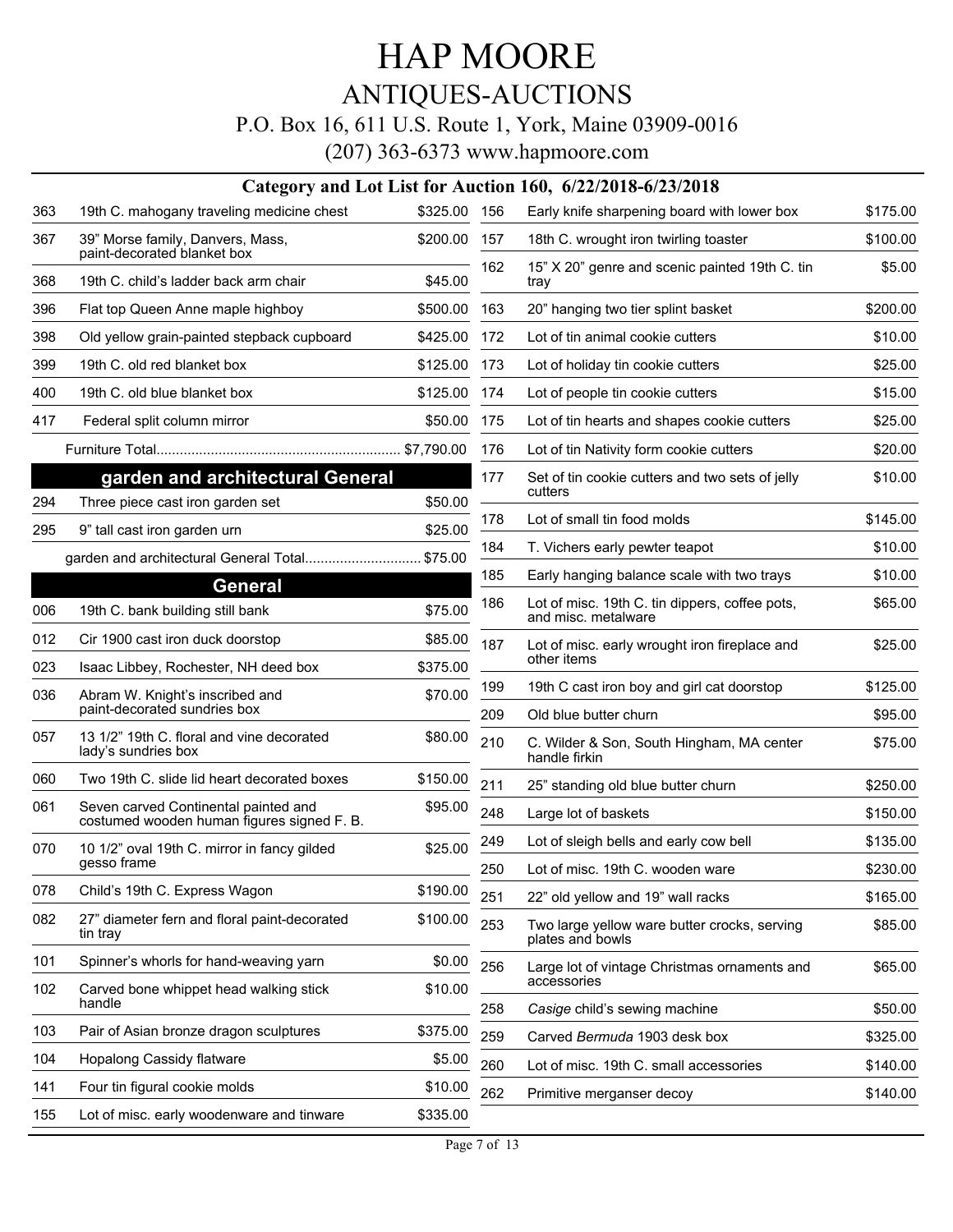## ANTIQUES-AUCTIONS

#### P.O. Box 16, 611 U.S. Route 1, York, Maine 03909-0016

|     | Category and Lot List for Auction 160, 6/22/2018-6/23/2018                    |              |     |                                                                        |            |  |  |  |
|-----|-------------------------------------------------------------------------------|--------------|-----|------------------------------------------------------------------------|------------|--|--|--|
| 264 | Hanging old red herb rack                                                     | \$65.00 029  |     | Lot of sterling jewelry                                                | \$165.00   |  |  |  |
| 265 | 18th C. shoe foot yarn winder                                                 | \$10.00      | 030 | 14k diamond solitaire lady's ring, .58cts est.                         | \$250.00   |  |  |  |
| 269 | Lot of three 19th C. pantry boxes                                             | \$105.00     | 031 | 14k diamond solitaire lady's ring, .20 cts est                         | \$120.00   |  |  |  |
| 282 | Pair of early wrought iron twist neck andirons                                | \$0.00       | 032 | Lot of mixed gold rings and other gold jewelry                         | \$700.00   |  |  |  |
| 284 | 15" diameter old red covered firkin                                           | \$225.00     | 033 | Victorian 9k gold mount mourning ring                                  | \$195.00   |  |  |  |
| 299 | Three-frog bronze table ornament                                              | \$85.00      | 034 | Lot of costume jewelry and boxes                                       | \$230.00   |  |  |  |
| 315 | 11" rabbit chocolate mold                                                     | \$80.00      | 035 | Lot of gold-filled watches and jewelry                                 | \$45.00    |  |  |  |
| 316 | Pair of ornamental brass fighting cocks                                       | \$25.00      | 105 | Lot of misc. sterling jewelry                                          | \$260.00   |  |  |  |
| 389 | 5" teddy bear perfume container                                               | \$75.00      | 106 | 14k doberman necklace and ring set                                     | \$1,275.00 |  |  |  |
| 393 | 18th C. copper fry pan with wrought iron                                      | \$15.00      | 113 | Lot of costume jewelry                                                 | \$130.00   |  |  |  |
|     | handle                                                                        |              | 122 | Lot of 10k gold rings                                                  | \$400.00   |  |  |  |
| 394 | 18 1/2"x27" 19th C. game board in original<br>muted red paint                 | \$100.00     | 123 | Lady's 14k gold diamond (.45 cts.est.) and<br>garnet ring              | \$275.00   |  |  |  |
| 395 | 18th C. 28X41X13" cupboard interior                                           | \$1,000.00   | 124 | Lot of 14k jewelry                                                     | \$405.00   |  |  |  |
| 403 | 19th C. 12X17 1/2" fruit/floral decorated tole<br>tray                        | \$160.00     | 125 | Southwest turquoise necklace                                           | \$65.00    |  |  |  |
| 404 | Heart and star inlaid 19th C. bureau box                                      | \$90.00      | 129 | Early 20th C. sterling squash blossom<br>necklace                      | \$425.00   |  |  |  |
| 413 | 68" sign from the original South End Pizza,<br><b>Boston</b>                  | \$275.00     | 130 | Two cameo pins                                                         | \$85.00    |  |  |  |
|     |                                                                               |              | 131 | Small lot of sterling jewelry                                          | \$45.00    |  |  |  |
|     | <b>Glass</b>                                                                  |              | 132 | Three gold rings: 10k, 14k and 18k                                     | \$350.00   |  |  |  |
| 064 | Two clear blown decanters and blown<br>creamer                                | \$110.00     | 215 | American Watch Co. open face 14k pocket<br>watch                       | \$500.00   |  |  |  |
| 135 | Pair of floral etched and colored 6" footed<br>compotes                       | \$65.00      | 216 | E. Howard Co. 14k pocket watch                                         | \$400.00   |  |  |  |
| 230 | Eight ruby pressed glass Kittery Point, ME                                    | \$25.00      | 217 | Illinois Watch Co. gold-filled pocket watch                            | \$65.00    |  |  |  |
|     | souvenir goblets                                                              |              | 221 | 18k Tiffany pocket watch                                               | \$850.00   |  |  |  |
| 280 | Lot of clear blown early liquor bottles                                       | \$45.00      | 222 | 14k Hamilton lady's wristwatch                                         | \$260.00   |  |  |  |
| 283 | Large lot of 19th C. clear and colored blown<br>glass witches' balls          | \$125.00 223 |     | 14K Black, Starr & Frost Kingmatic man's<br>wristwatch                 | \$400.00   |  |  |  |
| 285 | Two trays of various form carnival glass                                      | \$30.00      | 224 | Gold bracelet with 14k charms                                          | \$1,150.00 |  |  |  |
| 301 | Blue and clear glass table group of four<br>candlesticks and two footed bowls | \$225.00     | 225 | Two 14k chains and two 14k pen knives                                  | \$725.00   |  |  |  |
|     |                                                                               |              | 226 | 14k crescent pin with seed pearls and<br>sapphires                     | \$90.00    |  |  |  |
|     | Jewelry                                                                       |              | 232 | Lot of costume jewelry                                                 | \$180.00   |  |  |  |
| 021 | Four 14k rings and one 10K ring                                               | \$280.00     | 233 | Lot of necklaces                                                       | \$215.00   |  |  |  |
| 028 | Pair of diamond stud and pair of emerald stud<br>earrings                     | \$140.00     | 234 | Lot of earrings, bracelets and costume jewelry<br>made by Alice Murphy | \$25.00    |  |  |  |
|     |                                                                               |              |     |                                                                        |            |  |  |  |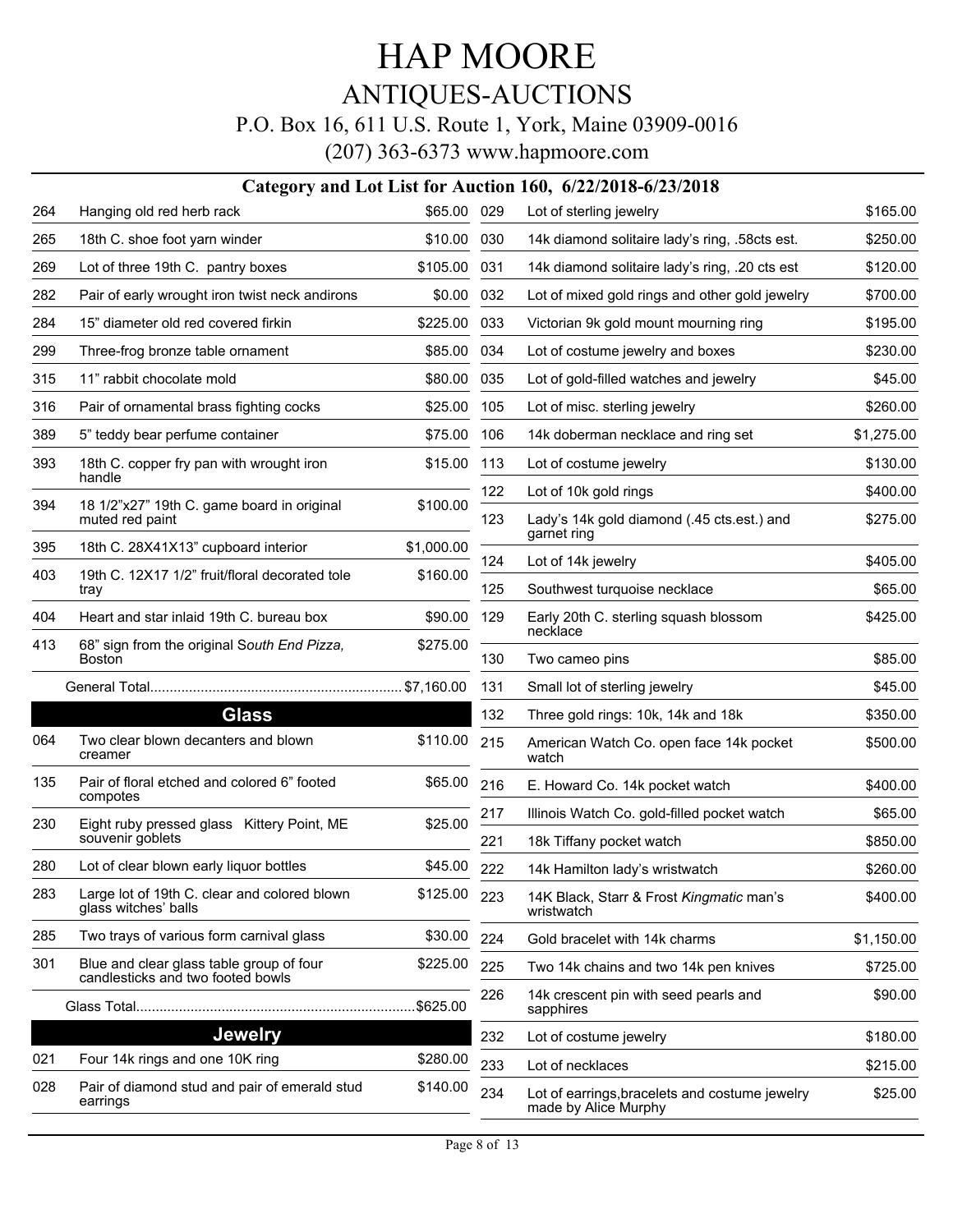## ANTIQUES-AUCTIONS

#### P.O. Box 16, 611 U.S. Route 1, York, Maine 03909-0016

|            |                                                                          |                      |     | Category and Lot List for Auction 160, 6/22/2018-6/23/2018                 |          |
|------------|--------------------------------------------------------------------------|----------------------|-----|----------------------------------------------------------------------------|----------|
| 235        | Lot of Mall B. Call costume cuff bracelets                               | \$25.00 j420         |     | Lot of sterling jewelry                                                    | \$325.00 |
| 236        | Lot of Mary B. Call earrings, brooches ad<br>misc. costume jewelry       | \$25.00              |     |                                                                            |          |
| 237        | Lot of misc. designer costume jewelry                                    | \$80.00              |     | <b>Lighting</b>                                                            |          |
| 238        | Lot of rhinestone and other costume jewelry                              | \$305.00             | 018 | 26" triple fountain form alabaster table lamp                              | \$100.00 |
| 239        | Lot of Luciana designer costume jewelry                                  | \$175.00             | 041 | 22" Victorian brass piano lamp                                             | \$50.00  |
| 240        | Large lot of costume jewelry                                             | \$565.00             | 042 | 16" Victorian brass piano lamp                                             | \$150.00 |
| 241        | Lot of Patricia Smith costume jewelry                                    | \$25.00              | 058 | C. 1910 table lamp with etched shade                                       | \$55.00  |
| 273        | Two gold-filled and one coin silver pocket<br>watches                    | \$65.00              | 062 | 18th C. petal base 8" brass pushup<br>candlestick                          | \$45.00  |
| 318        | Lot of misc. silver rings                                                | \$45.00              | 081 | 19th C. standing wooden two light<br>candlestand                           | \$25.00  |
| 319        | large lot of custom jewelry                                              | \$400.00             | 138 | Three piece girandole set                                                  | \$50.00  |
| 320        | Lot of sterling rings                                                    | \$260.00             | 142 | 24" Victorian spelter table lamp depicting boy<br>with a top               | \$150.00 |
| 321        | Large lot of sterling jewelry                                            | \$215.00             | 164 | 12" flint glass 19th C. fluid lamp with fluted                             | \$35.00  |
| 322        | lot of sterling jewelry                                                  | \$135.00             |     | form                                                                       |          |
| 323        | lot of gold filled jewelry                                               | \$95.00              | 166 | 15" 19th C. tin lantern with cylindrical red<br>glass shade                | \$65.00  |
| 331        | Lot of costume jewelry and gold filled pocket<br>watch                   | \$155.00             | 167 | Four rare form 19th C. small tin lanterns                                  | \$90.00  |
| 333        | Lady"s Rolex Oyster Perpetual Chronometer                                | \$1,100.00           | 168 | Pair of tin skater's lanterns                                              | \$75.00  |
| 334        | wristwatch 18K<br>Ladies platinum diamond and ruby band                  | \$140.00             | 183 | 14" X 7" hanging two light candleholder with<br>punch tin house motif      | \$45.00  |
| 335        | Lady" platinum and diamond ring                                          | \$350.00             | 188 | Lot of early 18th C. and 19th C. hogscrapers                               | \$65.00  |
|            |                                                                          |                      |     | and table lighting                                                         |          |
| 336<br>337 | Lady"s 14K and topaz pass style ring<br>Lady's 14K diamond and ruby ring | \$105.00<br>\$300.00 | 189 | Small lot of interesting 19th C. hanging and<br>table lighting             | \$105.00 |
| 338        | Lot of 14K jewelry                                                       | \$575.00             | 190 | Lot of 19th C. tin hanging lighting and tallow                             | \$105.00 |
| 339        | Lot of sterling cuffs, pearl necklace and other<br>jewelry               | \$95.00              | 191 | candles<br>Large lot of 19th C. tin and pewter lighting and<br>accessories | \$55.00  |
| 340        | Mixed gold jewelry lot                                                   | \$750.00             | 228 | Cir. 1900 24 in. brass table lamp                                          | \$25.00  |
| 343        | Lady's 1.3 ct. 3 diamond ring                                            | \$525.00             | 252 | Large two light brass student lamp with cased                              | \$75.00  |
| 371        | Lot of mixed gold jewelry and a platinum<br>setting                      | \$1,550.00           |     | green shades                                                               |          |
| 387        | Lot of mixed 14K and 18K jewelry                                         | \$350.00             | 267 | Lot of tin handheld lighting                                               | \$45.00  |
| 388        | Lot of sterling jewelry                                                  | \$95.00              | 281 | Early 11" Vaseline glass candlestick                                       | \$135.00 |
| 419        | Lot of costume jewelry                                                   | \$40.00              | 296 | Pair of 9" C. 1900 brass dolphin candlesticks                              | \$45.00  |
| 421        | Small lot of 14K gold jewelry and wristwatch                             | \$355.00             | 412 | Student lamp                                                               | \$35.00  |
| 440        | 14K Hamilton man's pocket watch                                          | \$375.00             |     |                                                                            |          |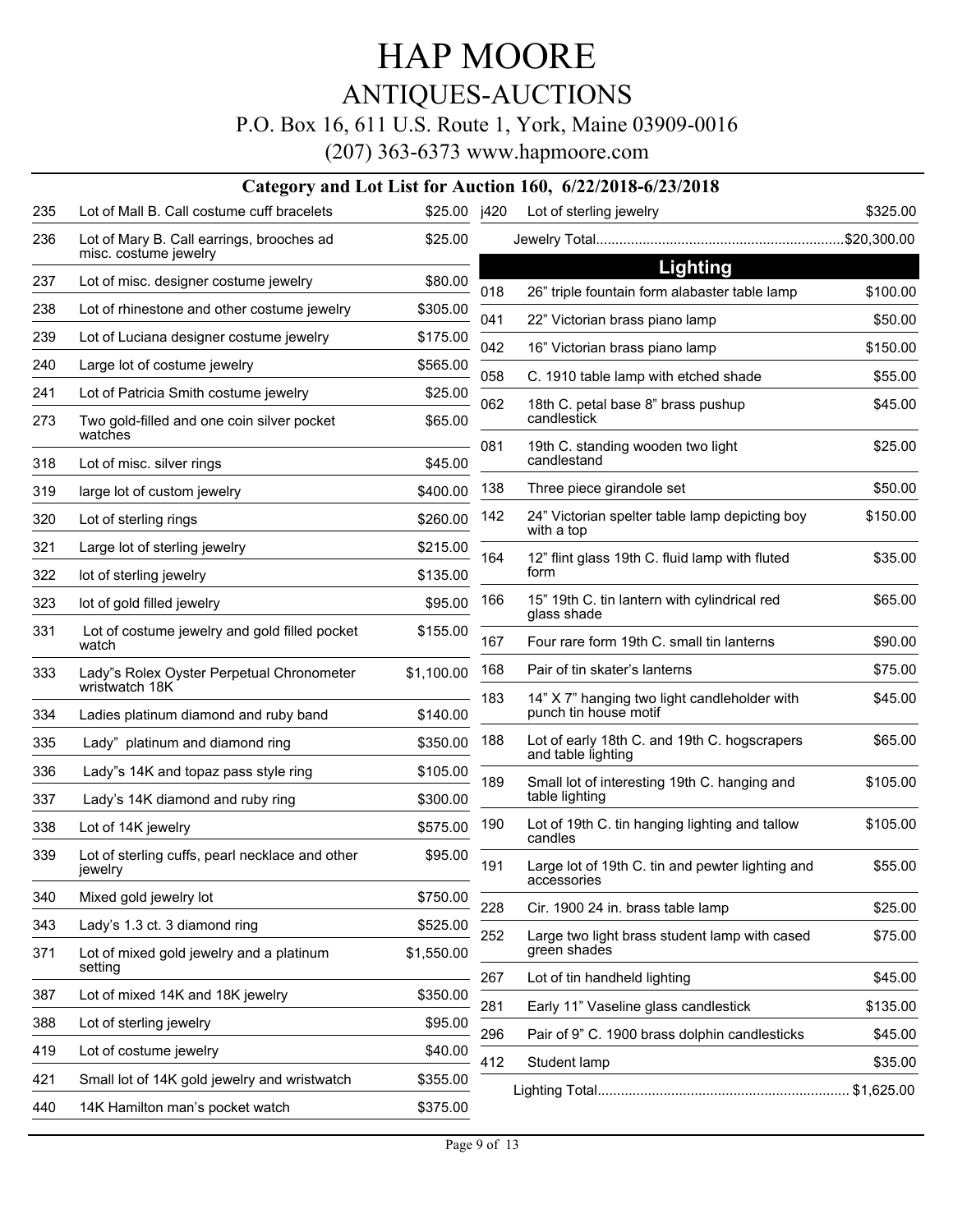### ANTIQUES-AUCTIONS

#### P.O. Box 16, 611 U.S. Route 1, York, Maine 03909-0016

(207) 363-6373 www.hapmoore.com

#### **Category and Lot List for Auction 160, 6/22/2018-6/23/2018 Linens** 365 1866 Massachusetts family signature quilt \$150.00 432 Elizabeth Wright's 1815 needlework sampler \$85.00 Linens Total...................................................................... \$235.00 **Military** Thirty-six vintage military and organization 107 \$15.00 pins Military Total........................................................................\$15.00 **Musical** 231 Bremond 31 1/2" eight aire Swiss music box,  $$800.00$ Mandoline - Organocleide 397 J. Heller six tune music box \$200.00 423 *S.Troll Fils*, 6 tune music box \$250.00 Musical Total..................................................................\$1,250.00 **Photography** Quarter plate daguerreotype of four siblings, 133 \$125.00 dressed alike, near the same age Eighth plate tintype of Civil War soldier, 134 \$175.00 Roscoe Jordan, Auburn, ME Photography Total............................................................ \$300.00 **Pottery** 013 25" Chinese vase with genre decoration and  $$1,000.00$ celadon ground 25" *Awaji* iris-decorated green art pottery 020 \$85.00 umbrella stand 059 Roseville, Majolica and Asian pottery lot \$25.00 067 9" diameter floral decorated American art **535.00** pottery plant pot 116 Six gallon decorated stoneware crock \$135.00 127 Lot of five 9 1/2" diameter blue transfer MA  $$20.00$ historical plates 137 8" diameter genre, lion and grapevine Theorem S65.00 Jasperware pot 179 Pair of 8" Staffordshire dogs \$15.00 Pair of 9" and pair of 4 1/2" hairy Staffordshire 180 \$225.00 dogs 181 Pair of 9 1/2" black and white Staffordshire \$110.00 dogs 192 Lot of four Canton ginger jars \$150.00 9 1/2" Staffordshire dog pitcher and salt glaze 193 \$25.00 pitcher 200 Binghamton two gallon decorated jug **\$125.00** Roberts, Binghamton decorated stoneware 201 \$175.00 jug and Ballard decorated crock 202 Two gallon NY decorated stoneware crock \$100.00 Edmands two gallon stoneware decorated 203 \$75.00 crock 246 Lot of early art pottery flower frogs \$125.00 254 Large lot of yellow ware and other food molds \$105.00 Large lot of misc. small yellow-ware and other 255 \$25.00 pottery 257 Two Turk's head food molds \$10.00 261 Lot of small pottery and other items \$25.00 274 Lot of varied 19th C. pottery **\$55.00** 275 Blue-decorated 19th C. open mouth crock \$55.00 276 Two gallon Roberts, Benington crock with  $$150.00$ vase of flowers blue decoration 277 Two early ovoid stoneware jugs **\$65.00** 279 1/2 Li Mettlach figural stein **\$65.00** 317 Southwest blackware pottery wedding pitcher \$90.00 324 Rookwood ewer w/floral design \$145.00 325 SW Indian 5" bulbous vase \$25.00 Mobach Chantal bulbous ewer and 12" 326 \$35.00 charger 408 C. 1800 2 gal. stoneware crock \$35.00 409 54 X 34 leaded glass barrister bookcase \$525.00 Pottery Total.................................................................. \$3,900.00 **Rug** 014 47" X 40" Caucasian rug fragment \$80.00 068 24" x 37" 19th C. hooked rug of horse \$300.00 083 7' X 3'10" oriental scatter rug \$200.00 121 20" X 31" oval *Welcome* hooked rug \$35.00 247 Three early hooked mats \$25.00 286 8'(' X 7'3" Antique Turkish oriental rug \$200.00 287 8'5" X 12'2" Heriz oriental rug \$500.00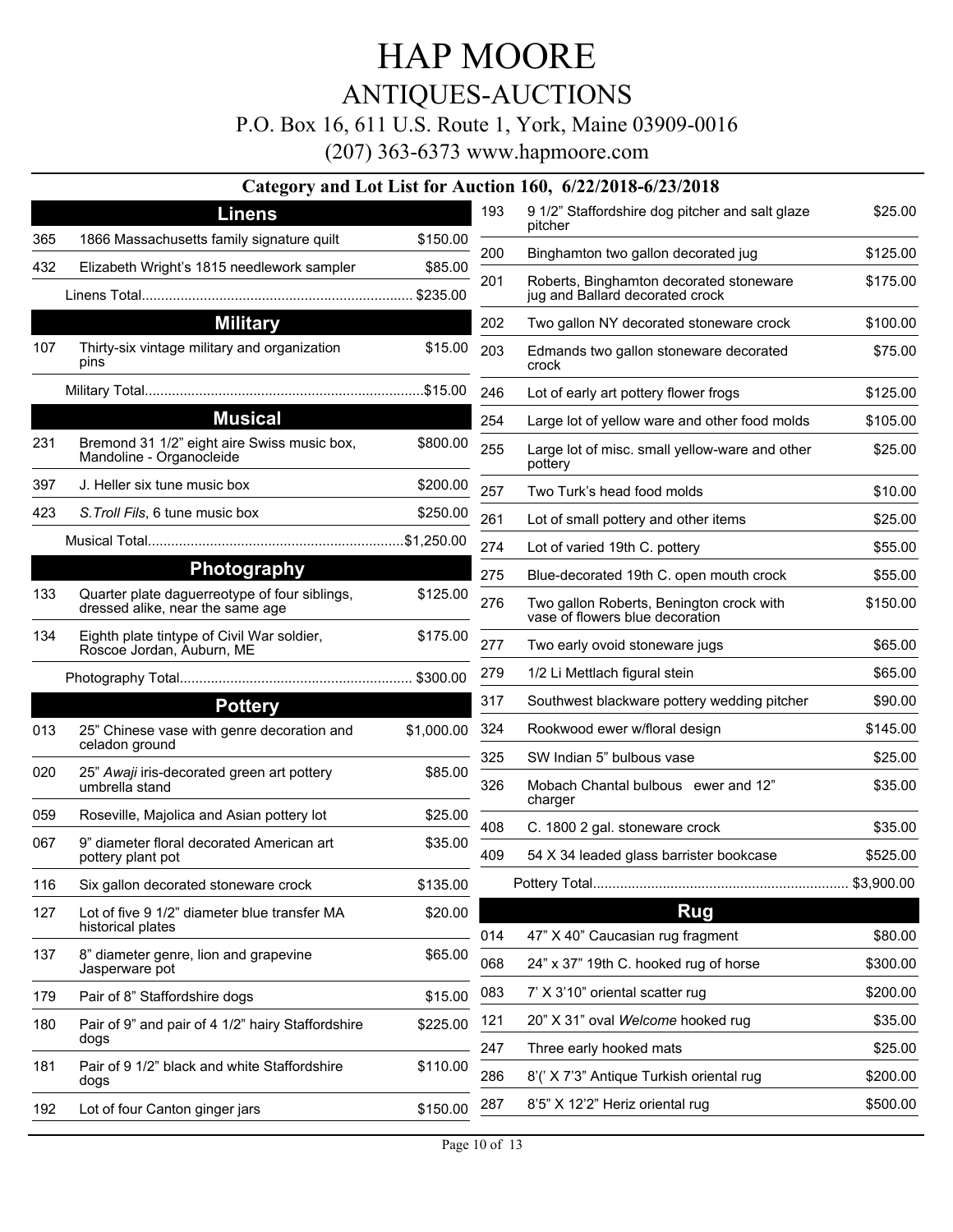### ANTIQUES-AUCTIONS

#### P.O. Box 16, 611 U.S. Route 1, York, Maine 03909-0016

|     |                                                                            |              |     | Category and Lot List for Auction 160, 6/22/2018-6/23/2018         |                         |
|-----|----------------------------------------------------------------------------|--------------|-----|--------------------------------------------------------------------|-------------------------|
| 288 | 5'8" X 3'7" Oriental rug                                                   | \$300.00 313 |     | Set of Wallace sterling flatware and misc.                         | \$450.00                |
| 289 | 5'2" X 3'8" Oriental scatter rug                                           | \$250.00     |     | sterling tableware                                                 |                         |
| 290 | 4'7" X 2'4" Oriental prayer rug                                            | \$200.00     | 372 | Set of sterling flatware                                           | \$950.00                |
| 291 | 7' X 4'11" Caucasian oriental rug                                          | \$700.00     | 373 | Mixed lot of sterling and coin silver flatware                     | \$520.00                |
| 292 | 9'7" X 3'3" oriental runner                                                | \$500.00     | 374 | Set of 12 English sterling soup spoons                             | \$300.00                |
| 293 | 40" X 35" geometric braided rug                                            | \$35.00      | 375 | Lot of misc. sterling tableware                                    | \$600.00                |
| 344 | 8'1"X7'7" Heriz carpet                                                     | \$0.00       | 376 | Sterling pitcher, bread and occasional dishes                      | \$550.00                |
|     |                                                                            | \$3,325.00   | 377 | Two pairs sterling candlesticks                                    | \$160.00                |
|     | <b>Silver</b>                                                              |              | 378 | Sterling 10 1/2" bowl and 10 1/2" presentation<br>bowl             | \$660.00                |
| 017 | Set of Blossom Time sterling flatware service                              | \$700.00     | 379 | Fancy reticulated 11" sterling basket                              | \$150.00                |
| 026 | 14 1/2" sterling basket and misc. sterling and<br>coin silver flatware     | \$510.00     | 380 | Six piece sterling Gorham tea/coffee service<br>on 27X19 1/2" tray | \$3,400.00              |
| 040 | Large set of Towle Madeira sterling flatware                               | \$1,460.00   | 381 | 16X7 1/2" silver-plated galley tray                                | \$50.00                 |
| 108 | Set of Towle sterling flatware and accessory<br>pieces                     | \$625.00     | 384 | Lot of misc. sterling flatware                                     | \$725.00                |
| 114 | Set of Gorham Fairfax sterling flatware                                    | \$825.00     | 385 | Lot of misc. sterling tableware and personal<br>items              | \$375.00                |
| 115 | Set of Gorham sterling flaware and misc.<br>serving pieces                 | \$875.00     | 386 | Pair of 10" weighted sterling candlesticks                         | \$45.00                 |
| 126 | Lot of sterling flatware                                                   | \$200.00     | 390 | Large lot of misc. sterling flatware                               | \$950.00                |
| 136 | Lot of misc. sterling flatware                                             | \$425.00     | 391 | Lot of sterling and coin silver tableware and<br>flatware          | \$1,225.00              |
| 139 | Lot of Tiffany and other misc. sterling<br>tableware                       | \$285.00     | 392 | 12", 18th C. treen bowl and 6 1/2" plate                           | \$500.00                |
| 144 | Pair of weighted Towle sterling candelabra                                 | \$140.00     | 430 | Lot of low grade silver jewelry, 80-90%                            | \$25.00                 |
| 145 | Fancy patterned James Tufts, Boston, silver<br>plated center handle basket | \$25.00      | 436 | Six piece sterling coffee/tea set on sterling<br>tray              | \$4,350.00              |
| 150 | S. Kirk and Son sterling flatware service for                              | \$1,125.00   | 437 | Large set Gorham sterling flatware                                 | \$1,650.00              |
|     | fourteen                                                                   |              | 438 | Five Wallace floral pattern sterling serving                       | \$650.00                |
| 159 | Ten early coin silver spoons                                               | \$130.00     |     | dishes                                                             |                         |
| 219 | Lot of misc. sterling flatware and serving<br>utensils                     | \$675.00     | 439 | Lot of misc, sterling tableware                                    | \$475.00<br>\$28,885.00 |
| 220 | 11" sterling center bowl and gravy boat                                    | \$360.00     |     | <b>Stamps</b>                                                      |                         |
| 229 | Lot of sterling tableware                                                  | \$330.00     | 668 | stamp lot                                                          | \$15.00                 |
| 272 | Lot of misc. sterling tableware and flatware                               | \$610.00     | 669 | stamp lot                                                          | \$60.00                 |
| 297 | Lot of misc. sterling tableware and flatware                               | \$625.00     | 670 | stamp lot                                                          | \$25.00                 |
| 298 | Three piece lot of sterling tableware                                      | \$100.00     | 671 | stamp lot                                                          | \$70.00                 |
| 312 | Pair of weighted sterling candelabra                                       | \$100.00 672 |     | stamp lot                                                          | \$10.00                 |